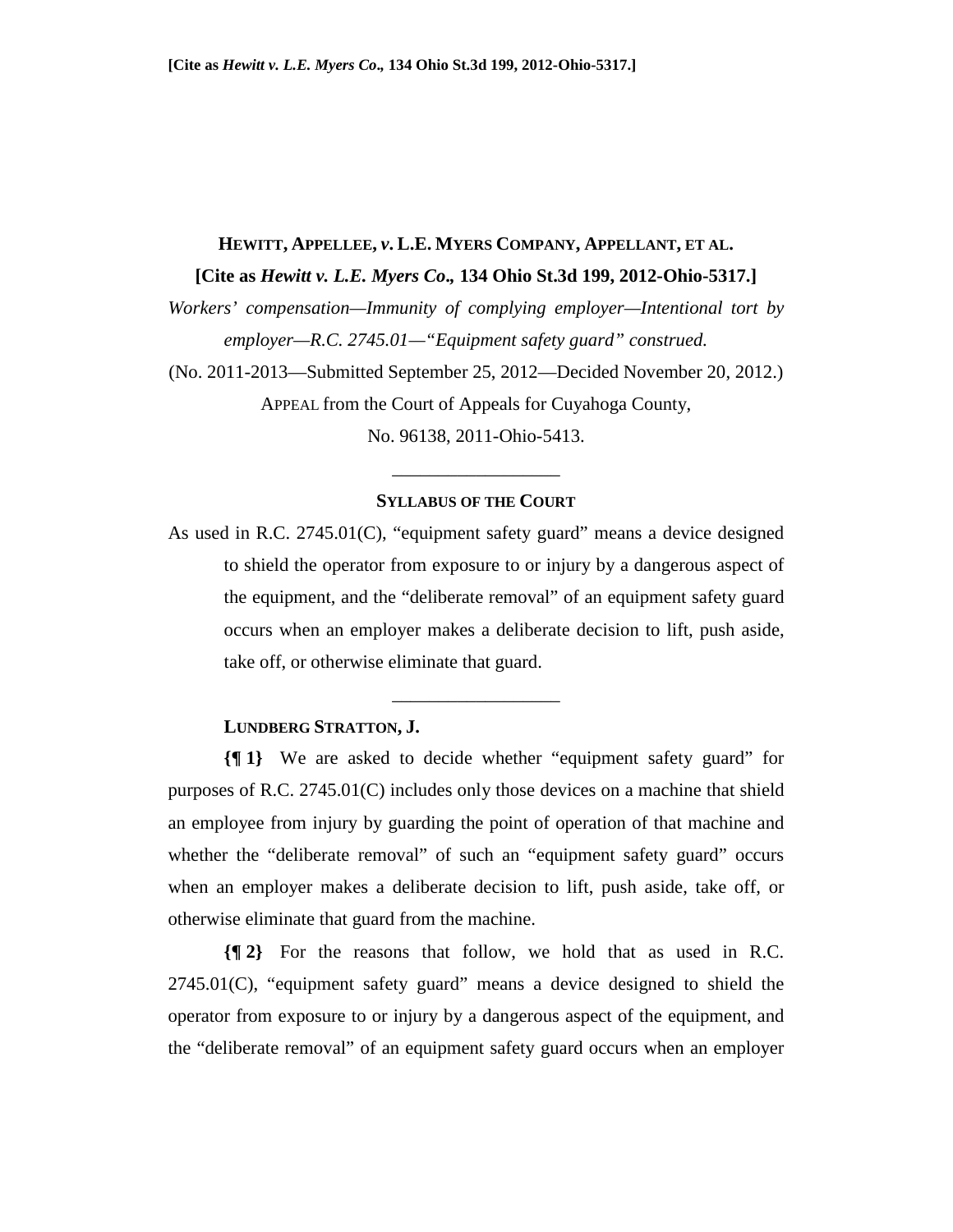makes a deliberate decision to lift, push aside, take off, or otherwise eliminate that guard.

**{¶ 3}** Protective rubber gloves and sleeves are personal items that an employee controls and do not constitute "an equipment safety guard" for purposes of R.C. 2745.01(C). An employee's failure to use them, or an employer's failure to require an employee to use them, does not constitute the deliberate removal by an employer of an equipment safety guard. Consequently, the plaintiff failed to establish a rebuttable presumption of intent pursuant to R.C. 2745.01(C), and the defendant was entitled to judgment as a matter of law. We reverse the judgment of the court of appeals and enter judgment in favor of appellant.

## Facts and Procedural History

**{¶ 4}** Appellee, Larry Hewitt, was working as an apprentice lineman for appellant, the L.E. Myers Company, an electrical-utility construction contractor. Hewitt was a second-step apprentice, meaning that he had completed the first two steps in a seven-step program, and he was now working in the field.

**{¶ 5}** On June 14, 2006, Hewitt was assigned to an L.E. Myers crew that was replacing old electrical power lines along Route 60 near New London, Ohio. The crew met that morning for a short daily job briefing. Workers who attended the briefing signed a daily job-briefing log. Hewitt claimed that he was late and missed the meeting that morning; nevertheless, his signature appeared on the log.

**{¶ 6}** Hewitt's job that day was to tie in the new power line, which was de-energized. Because the crew was short one person, Hewitt had to work by himself in an elevated bucket even though he was only an apprentice. According to the daily job-briefing log, workers were required to use protective rubber gloves and sleeves that day, which was consistent with L.E. Myers's policy, in case the lines became energized. Hewitt admitted that gloves were available, but he claimed that Dennis Law, a lineman on the job, told him that he should not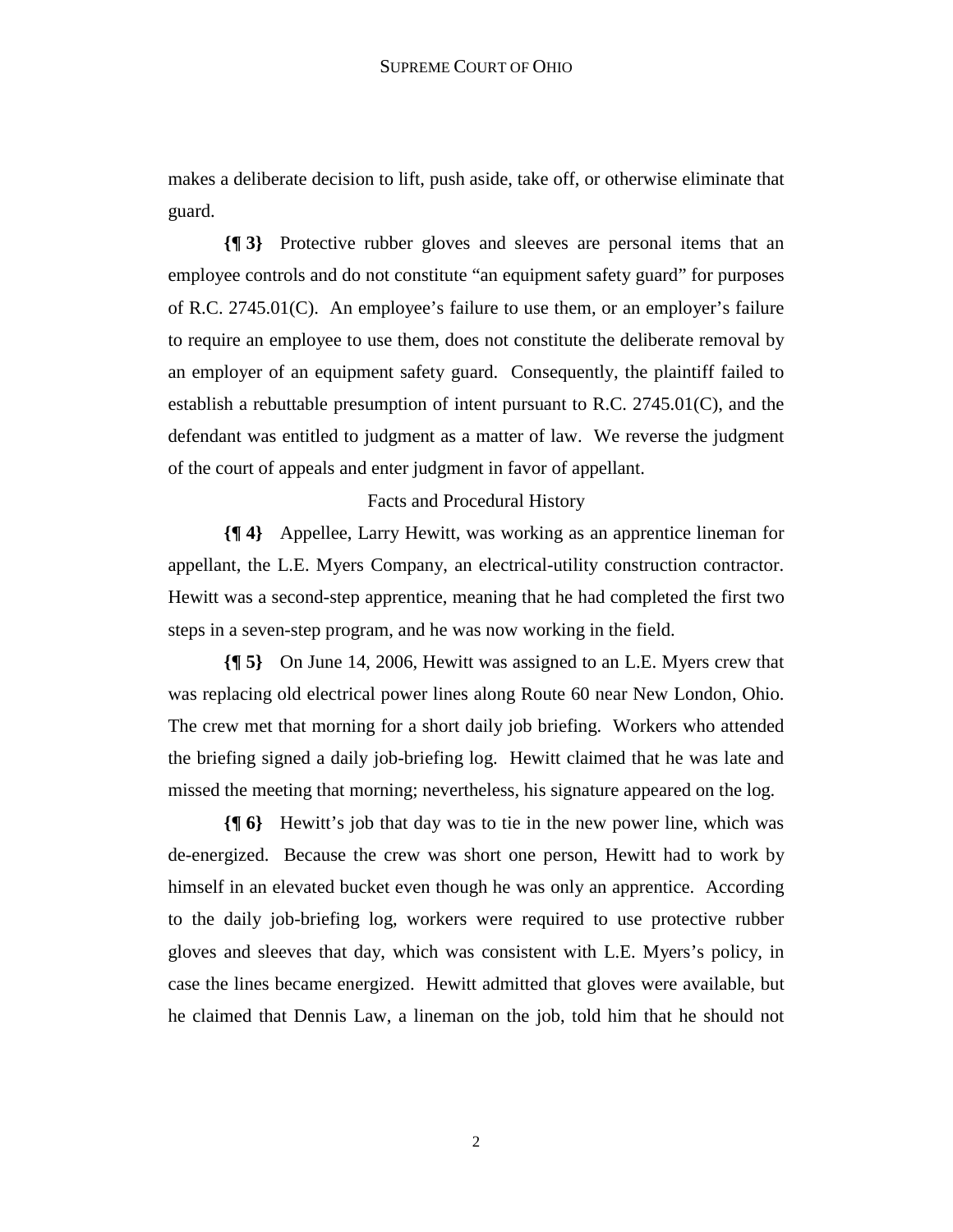need the protective rubber gloves and sleeves because the line was de-energized. Law disputed the conversation. Hewitt did not wear them.

**{¶ 7}** Law was directing traffic and supervising Hewitt's work from the ground that day. At some point, Law yelled to Hewitt from the ground. When Hewitt turned in Law's direction, the wire in his right hand came in contact with an energized line and he received an electric shock, which caused severe burns.

**{¶ 8}** Hewitt applied for and received workers' compensation benefits. He also filed a claim alleging a violation of a specific safety requirement, and the parties settled that case.

**{¶ 9}** Hewitt filed this action against L.E. Myers alleging a workplace intentional tort in violation of R.C. 2745.01 and common law. He alleged that L.E. Myers knew with substantial certainty that he would be injured when working alone in an elevated lift bucket near energized high-voltage power lines without the use of protective rubber gloves and sleeves. Hewitt alleged that L.E. Myers in effect removed the protective rubber gloves and sleeves that were safety guards creating a barrier between him and the electrical current.<sup>1</sup>

**{¶ 10}** The case proceeded to a jury trial. At the conclusion of the plaintiff's case, L.E. Myers moved for a directed verdict as to liability under R.C. 2745.01. The trial court concluded that there was insufficient evidence to demonstrate a direct intent to harm as required by R.C. 2745.01(A) and (B). So the court limited the plaintiff's theory of recovery to R.C.  $2745.01(C)$ , according to which the employer's deliberate removal of an equipment safety guard creates a rebuttable presumption of an intent to injure.

**{¶ 11}** The jury returned a verdict in favor of Hewitt. The court overruled L.E. Myers's motion for judgment notwithstanding the verdict.

-

<sup>1.</sup> Hewitt also named as defendants the Bureau of Workers' Compensation to the extent of its subrogation rights and the Ohio attorney general because the complaint asserted a challenge to the constitutionality of R.C. 2721.12. They are not parties in this appeal.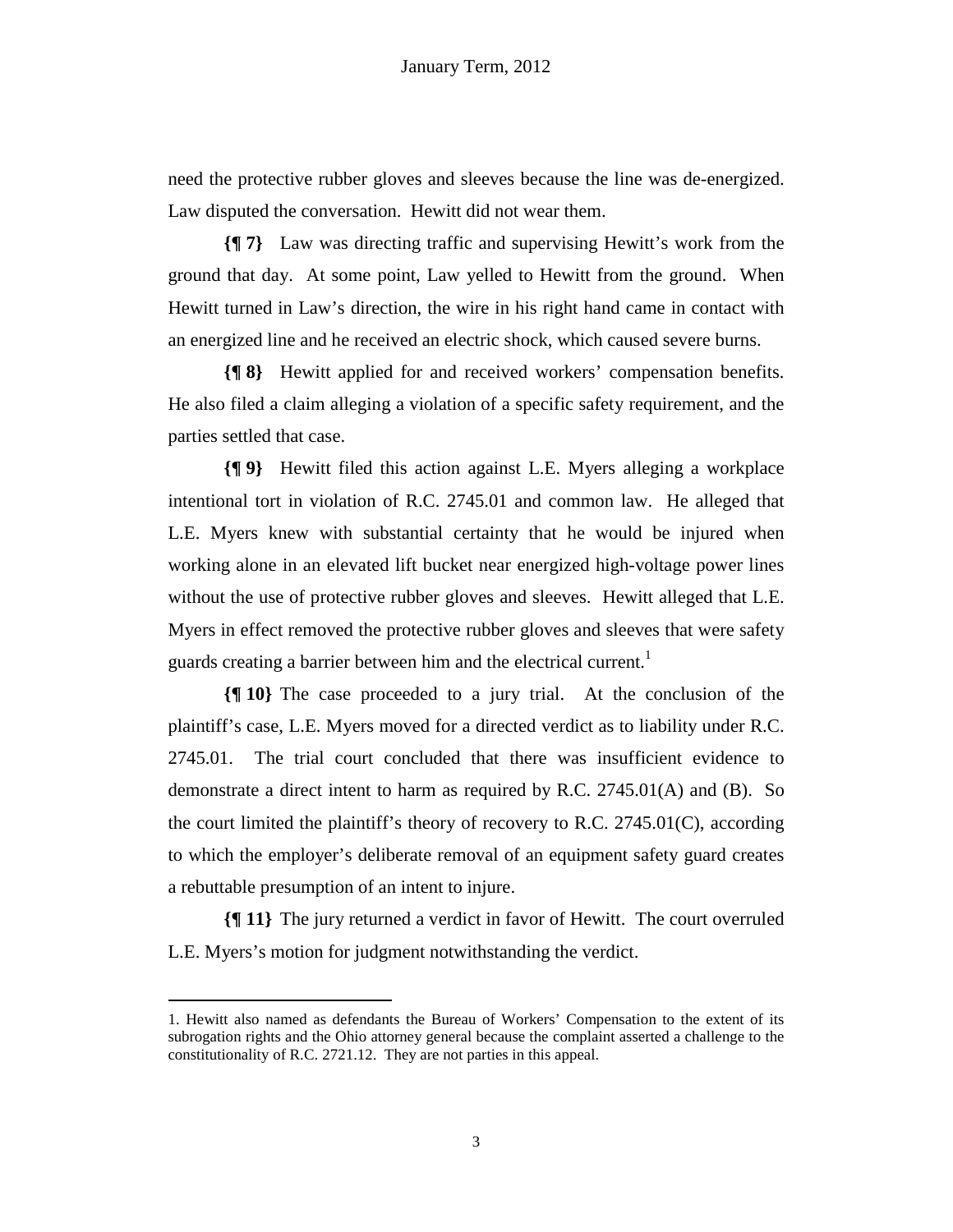**{¶ 12}** L.E. Myers appealed the court's denial of a directed verdict and judgment notwithstanding the verdict. The court of appeals affirmed. The court reasoned that the protective rubber gloves and sleeves were equipment safety guards within the meaning of R.C. 2745.01(C) and that the decision by Hewitt's supervisor to place Hewitt alone in an elevated bucket close to energized wires without requiring him to wear protective rubber gloves or sleeves amounted to the deliberate removal of an equipment safety guard. Thus, the appellate court concluded, this established a rebuttable presumption under R.C.  $2745.01(C)$  of an intent to injure Hewitt, and L.E. Myers had presented no evidence to rebut the presumption.

**{¶ 13}** The cause is before this court upon the acceptance of a discretionary appeal. 131 Ohio St.3d 1456, 2012-Ohio-648, 961 N.E.2d 1135.

## Analysis

**{¶ 14}** A cause of action for an employer intentional tort is governed by R.C. 2745.01, which provides:

(A) In an action brought against an employer by an employee \* \* \* for damages resulting from an intentional tort committed by the employer during the course of employment, the employer shall not be liable unless the plaintiff proves that the employer committed the tortious act with the intent to injure another or with the belief that the injury was substantially certain to occur.

 (B) As used in this section, "substantially certain" means that an employer acts with deliberate intent to cause an employee to suffer an injury, a disease, a condition, or death.

 (C) Deliberate removal by an employer of an equipment safety guard or deliberate misrepresentation of a toxic or hazardous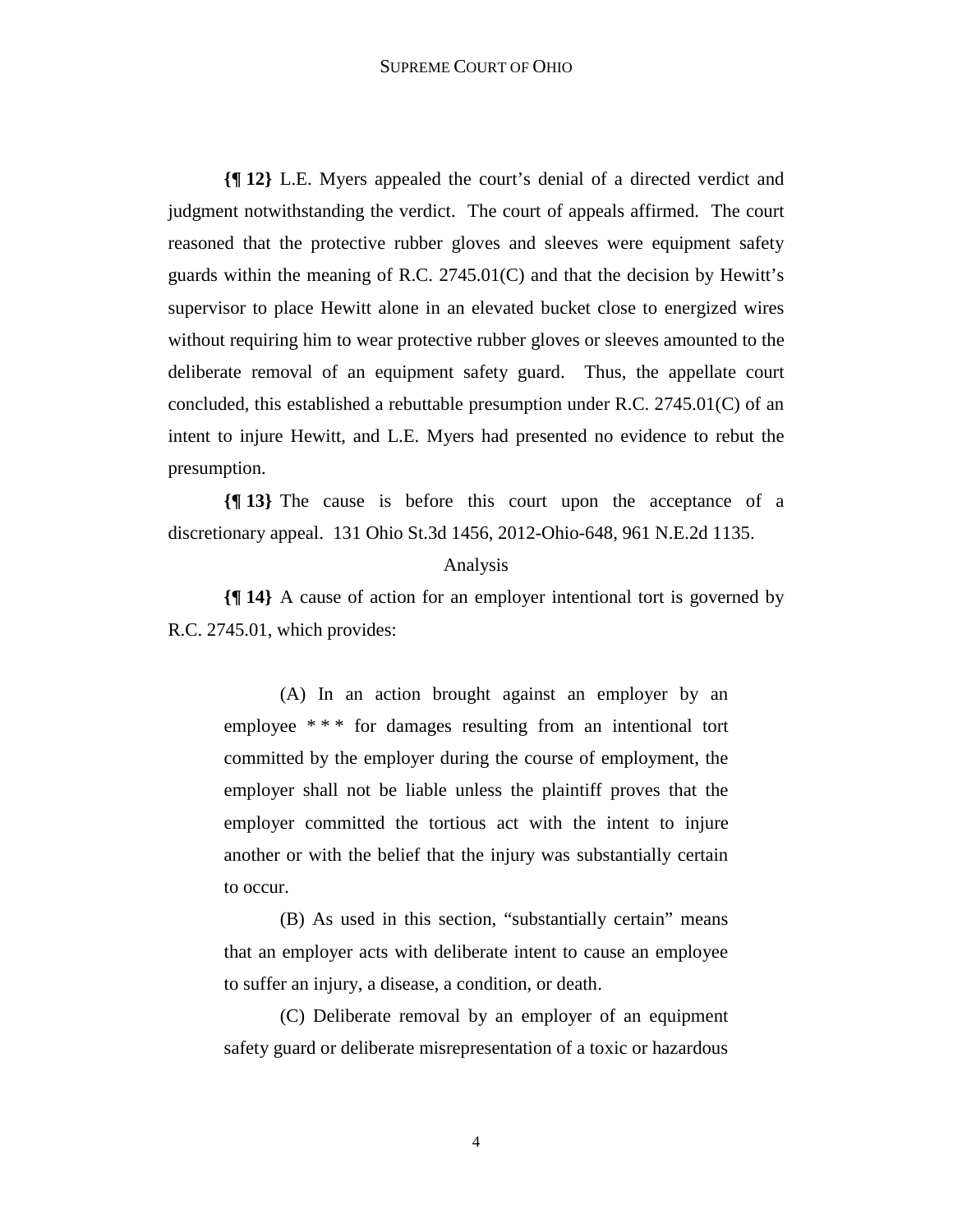substance creates a rebuttable presumption that the removal or misrepresentation was committed with intent to injure another if an injury or an occupational disease or condition occurs as a direct result.

**{¶ 15}** Today, we review the phrase "deliberate removal by an employer of an equipment safety guard" in R.C.  $2745.01(C)$ .<sup>2</sup> L.E. Myers argues that "an equipment safety guard" means a safety device attached to a machine that is intended to guard an employee from injury and that "deliberate removal" occurs when an employer makes a deliberate decision to eliminate that guard from the machine.

**{¶ 16}** When construing a statute, our primary goal is to ascertain and give effect to the intent of the General Assembly. *State v. Hairston,* 101 Ohio St.3d 308, 2004-Ohio-969, 804 N.E.2d 471, ¶ 11. We begin with the plain language and apply it as written in the statute. *State v. Chappell*, 127 Ohio St.3d 376, 2010-Ohio-5991, 939 N.E.2d 1234, ¶ 17. In doing so, we read words and phrases in context and according to the rules of grammar and common usage, and they must be given a technical or particular meaning if appropriate. R.C. 1.42. A. Definition of "An Equipment Safety Guard"

**{¶ 17}** R.C. 2745.01(C) does not define these terms, so we look to the plain and ordinary meaning of the words. *Van Fossen v. Babcock & Wilcox Co.*, 36 Ohio St.3d 100, 103, 522 N.E.2d 489 (1988). The court of appeals used the following definitions:

-

<sup>2.</sup> The trial court ruled that Hewitt had presented insufficient evidence of a direct intent to injure necessary to recover under R.C. 2745.01(A) and (B), and the court limited the plaintiff's theory to the presumption of intent in R.C. 2745.01(C). The issue of direct intent is not before us.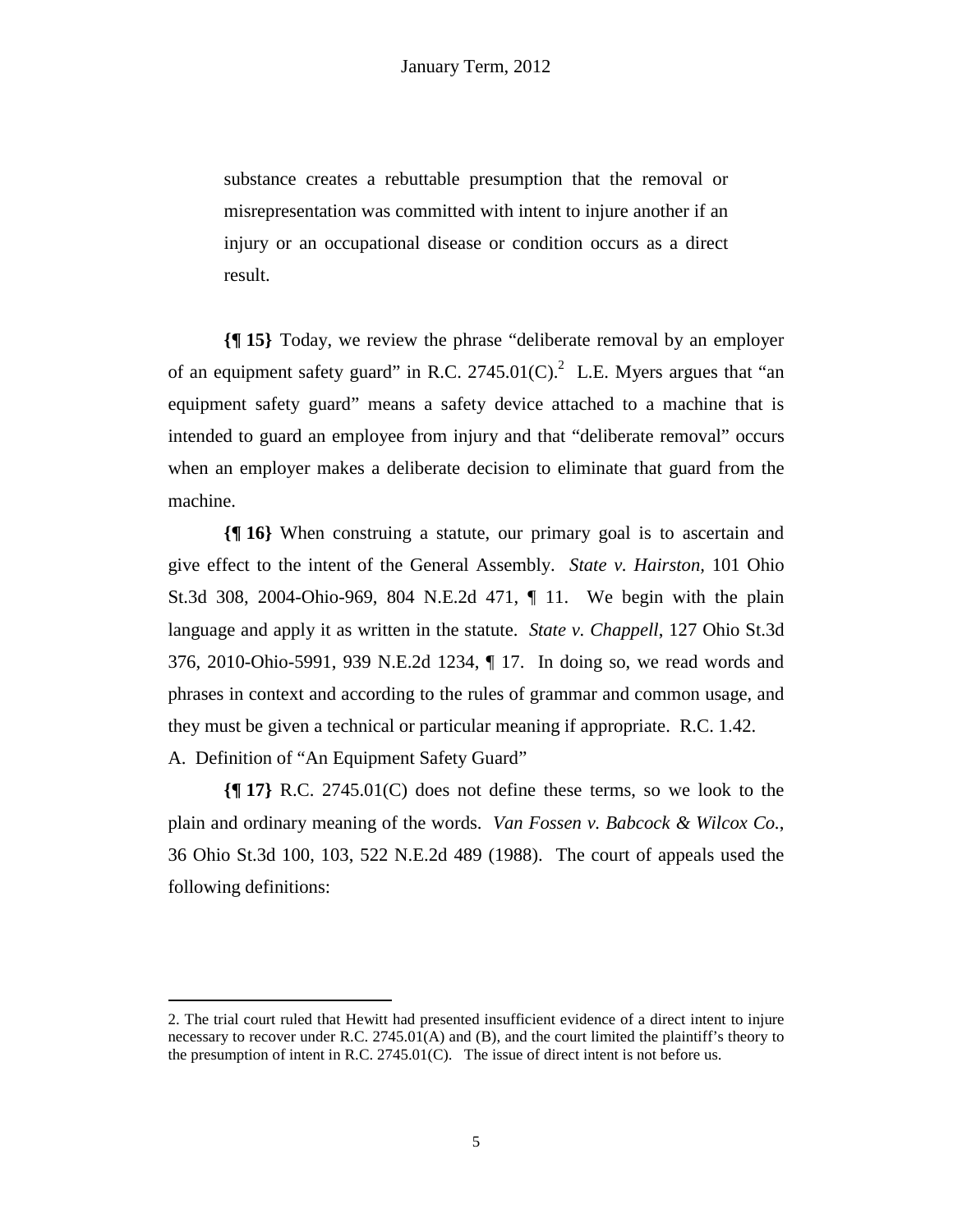" 'Guard' is defined as 'a protective or safety device; *specif*: a device for protecting a machine part or the operator of a machine.' Merriam-Webster's Collegiate Dictionary [516 (10th Ed.1996)]. 'Safety' means 'the condition of being safe from undergoing or causing hurt, injury, or loss.' [*Id.* at 1027.] And 'equipment' is defined as 'the implements used in an operation or activity: APPARATUS.' [*Id.* at 392.]"

2011-Ohio-5413, ¶ 24, quoting *Fickle v. Conversion Technologies Internatl.*, *Inc.,*  6th Dist. No. WM-10-016, 2011-Ohio-2960, ¶ 38.

**{¶ 18}** The word "guard," a noun, is modified by the adjectives "equipment" and "safety." Reading the words in context and according to the rules of grammar as we must, R.C. 1.42, we determine that the phrase "an equipment safety guard" means a protective device on an implement or apparatus to make it safe and to prevent injury or loss.

**{¶ 19}** The Sixth District Court of Appeals so interpreted the phrase in *Fickle*, 2011-Ohio-2960, *modified, Beyer v. Rieter Automotive N. Am., Inc.,* 6th Dist. No. L-11-1110, 2012-Ohio-2807, 973 N.E.2d 318. In that case, the plaintiff's hand and arm were caught in a roller on an adhesive-coating machine. She alleged that her employer had failed to train her to use a jog switch that would stop the roller when not depressed and also had disconnected an emergency stop cable. The *Fickle* court concluded that these devices were not "equipment safety guards," because they did not prevent the plaintiff's hands from being exposed to the dangerous point of operation of the machinery she had been operating. *Id.* at ¶ 42. Thus, the court concluded that these facts did not demonstrate a "[d]eliberate removal by an employer of an equipment safety guard" to establish a presumption of intent under R.C. 2745.01(C).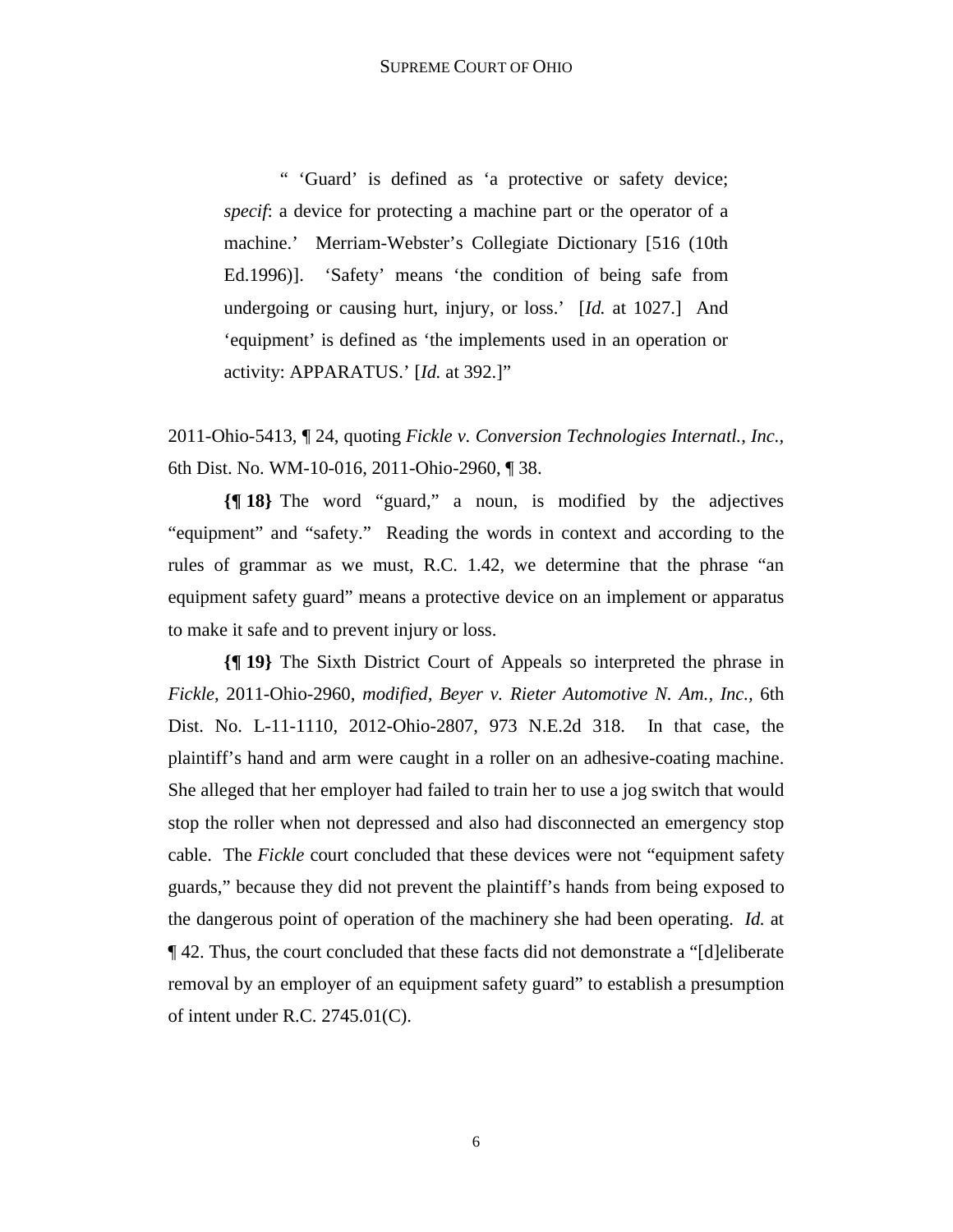**{¶ 20}** *Fickle* rejected the argument that "equipment safety guard" included " 'any device designed to prevent injury or to reduce the seriousness of injury.' " *Id.* at ¶ 39. "The General Assembly did not make the presumption applicable upon the deliberate removal of any safety-related device, but only of an equipment safety guard, and we may not add words to an unambiguous statute under the guise of interpretation." *Id*. at ¶ 42. Thus, *Fickle* defined "equipment safety guard" as a "device that is designed to shield the operator from exposure to or injury by a dangerous aspect of the equipment." *Id*. at ¶ 43.

**{¶ 21}** Other appellate districts in this state have similarly construed this phrase. *See Beary v. Larry Murphy Dump Truck Serv., Inc.*, 5th Dist. No. 2011- CA-00048, 2011-Ohio-4977, ¶ 21 ("equipment safety guard" commonly means a device designed to shield the operator of equipment from exposure to injury by a dangerous aspect of the equipment; a vehicle's backup alarm does not guard anything); *Barton v. G.E. Baker Constr.*, 9th Dist. No. 10CA009929, 2011-Ohio-5704 (a trench box to secure the sides of a trench from collapse is not "an equipment safety guard" because it is not a piece of equipment designed to protect an operator of equipment); *Roberts v. RMB Ents., Inc*., 197 Ohio App.3d 435, 2011-Ohio-6223, 967 N.E.2d 1263, ¶ 24 (12th Dist.) (a tire bead and bead taper, alleged safety features of a wheel-assembly unit, do not constitute "equipment safety guards," because they are not devices designed to shield the operator from exposure to or injury by a dangerous aspect of the equipment).

**{¶ 22}** The court below did not agree that the "safety guard" must be attached to machinery. The court reasoned that that interpretation would limit recovery for injured employees who did not work with equipment. 2011-Ohio-5413, ¶ 20. Likewise, Hewitt advocates that the phrase should apply broadly to *any* safety-related item that may serve as a barrier between the employee and danger, citing *Beyer,* 2012-Ohio-2807, 973 N.E.2d 318, in support.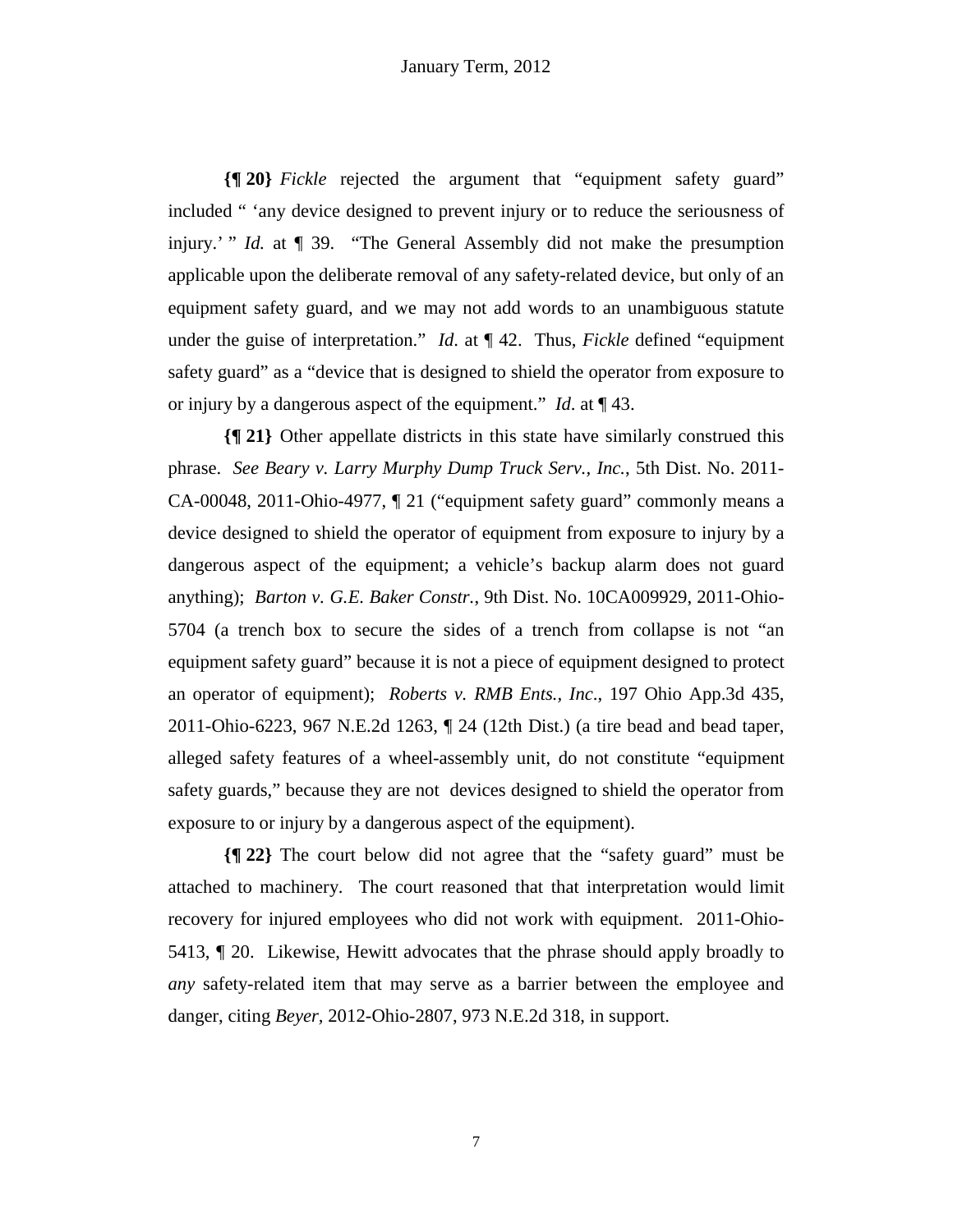**{¶ 23}** In *Beyer*, the Sixth District Court of Appeals agreed with the Eighth District's expanded interpretation in *Hewitt* and concluded that even "personal protection equipment" such as a face mask at a manufacturing plant was "an equipment safety guard" because the masks were used to prevent the employee's exposure to toxic dust. *Beyer* modified *Fickle* and held that "equipment safety guard" as used in R.C.  $2745.01(C)$  may also include freestanding equipment. *Id*. at ¶ 12–13.

**{¶ 24}** We do not agree. To construe "equipment safety guard" to include any generic safety-related item ignores not only the meaning of the words used but also the General Assembly's intent to restrict liability for intentional torts. As the Ninth District observed in *Barton v. G.E. Baker Constr.*, 2011-Ohio-5704, ¶ 11, "[f]rom these common dictionary definitions, it becomes apparent that not all workplace safety devices are 'equipment safety guards' as that term is used in Section 2745.01."

**{¶ 25}** A broad interpretation of the phrase does not comport with the General Assembly's efforts to restrict liability for intentional tort by authorizing recovery "*only* when an employer acts with specific intent." *Stetter v. R.J. Corman Derailment Servs., L.L.C.*, 125 Ohio St.3d 280, 2010-Ohio-1029, 927 N.E.2d 1092, ¶ 26; *Kaminski v. Metal & Wire Prods. Co.*, 125 Ohio St.3d 250, 2010-Ohio-1027, 927 N.E.2d 1066, ¶ 56. As we explained in *Kaminski*, the statutory restriction of intentional-tort liability "is supported by the history of employer intentional-tort litigation in Ohio and by a comparison of the current statute to previous statutory attempts." *Id.* at  $\P$  57. It is not our role to secondguess the policy matters set by the General Assembly. *Stetter* at ¶ 35. Consequently, we refrain from expanding the scope of the rebuttable presumption of intent in R.C. 2745.01(C).

**{¶ 26}** Free-standing items that serve as physical barriers between the employee and potential exposure to injury, such as rubber gloves and sleeves, are

8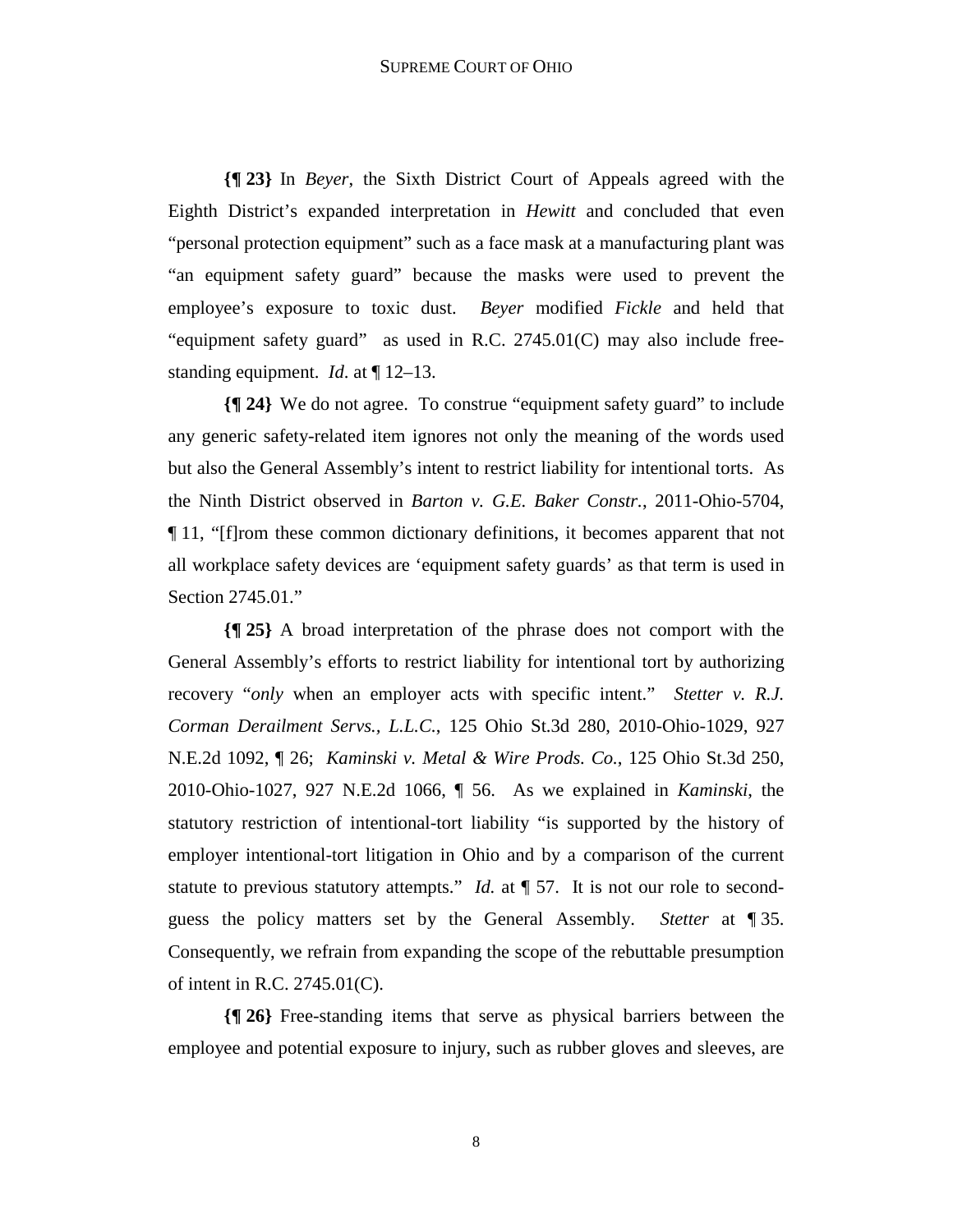not "an equipment safety guard" for purposes of R.C. 2745.01(C). Instead, rubber gloves and sleeves are personal protective items that the employee controls. We adopt the definition in *Fickle* and hold that as used in R.C. 2745.01(C), "equipment safety guard" means "a device that is designed to shield the operator from exposure to or injury by a dangerous aspect of the equipment." *Fickle*, 2011- Ohio-2960, ¶ 43.

B. Definition of "Deliberate Removal"

**{¶ 27}** The court of appeals concluded that the employer's decision to place Hewitt close to energized wires without requiring him to wear protective rubber gloves or sleeves amounted to the deliberate removal of an equipment safety guard. We disagree.

**{¶ 28}** The court below defined the words as follows: "deliberate" means " 'characterized by or resulting from careful and thorough consideration—a deliberate decision,' " and "remove" means " 'to move by lifting, pushing aside, or taking away or off'; also 'to get rid of: ELIMINATE.' " 2011-Ohio-5413 at ¶ 24, quoting *Fickle* at ¶ 30–31.

**{¶ 29}** Thus, the "deliberate removal" referred to in R.C. 2745.01(C) may be described as a careful and thorough decision to get rid of or eliminate an equipment safety guard. Hewitt argues that "removal" is a broad term that encompasses more than just a physical removal. Although "removal" may encompass more than physically removing a guard from equipment and making it unavailable, such as bypassing or disabling the guard, an employer's failure to train or instruct an employee on a safety procedure does not constitute the deliberate removal of an equipment safety guard. *Fickle* at ¶ 45. *See also Wineberry v. N. Star Painting Co*., 7th Dist. No. 11MA103, 2012-Ohio-4212, 978 N.E.2d 221 (employer's failure to place guardrails around a perch and scaffolding was not a deliberate removal when the guardrails were never in place).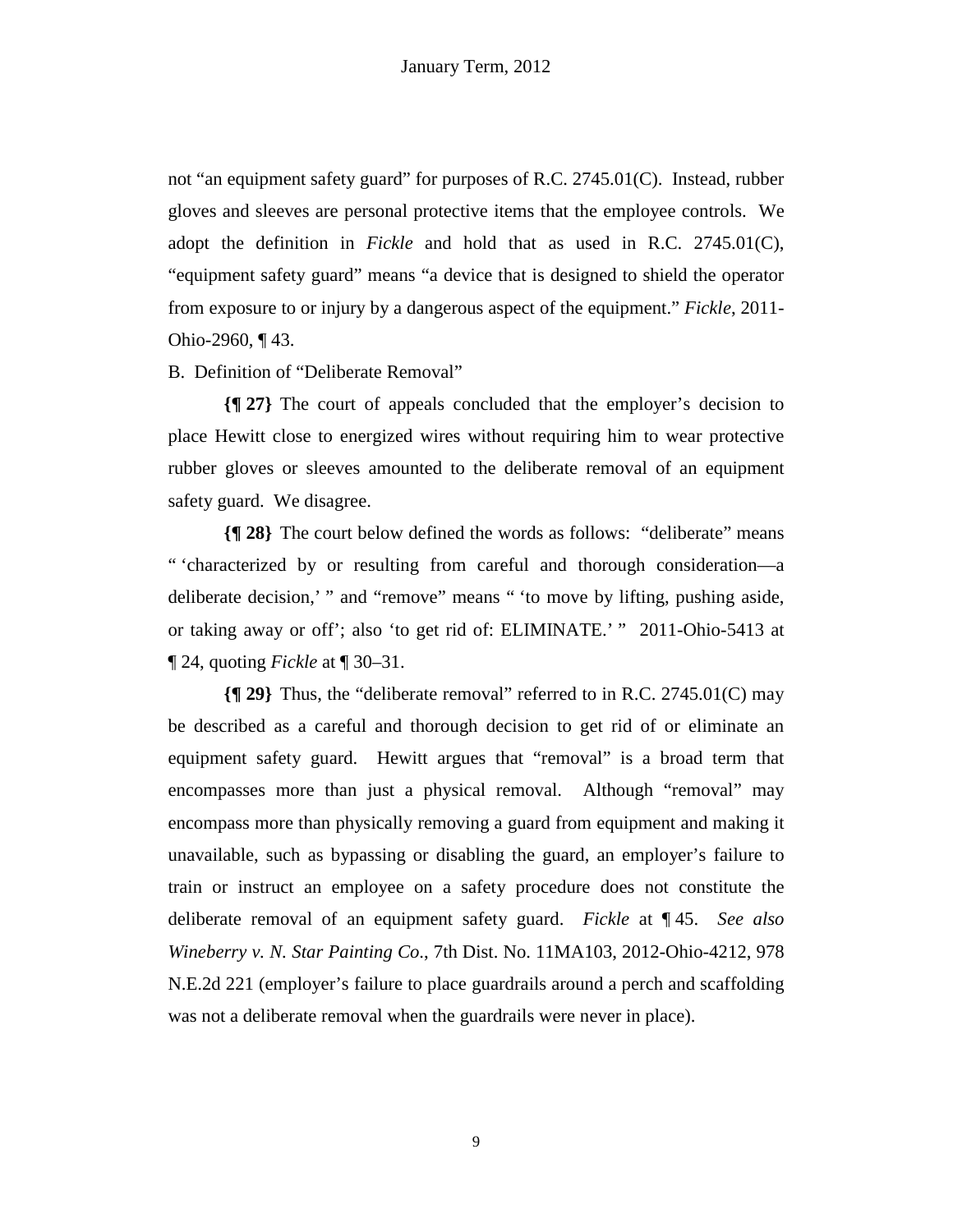**{¶ 30}** Consequently, we hold that the "deliberate removal" of an equipment safety guard occurs when an employer makes a deliberate decision to lift, push aside, take off, or otherwise eliminate that guard from the machine. Here, the employer's failure to instruct Hewitt to wear protective items such as rubber gloves and sleeves and requiring Hewitt to work alone in an elevated bucket do not amount to the deliberate removal of an equipment safety guard within the meaning of R.C.  $2745.01(C)$  so as to create a rebuttable presumption of intent.

**{¶ 31}** Finally, Hewitt argues that the meaning of the terms in R.C.  $2745.01(C)$  is a question for the trier of fact to determine. According to Hewitt, jurors could reasonably conclude that the protective rubber gloves and sleeves qualified under R.C.  $2745.01(C)$  as "equipment safety guard[s]" that were "effectively eliminated" when Hewitt was told he did not have to wear them. Because the interpretation of undefined terms within a statute is a question of law for the court, we reject this argument. *Akron Centre Plaza, L.L.C. v. Summit Cty. Bd. of Revision*, 128 Ohio St.3d 145, 2010-Ohio-5035, 942 N.E.2d 1054.

## Conclusion

**{¶ 32}** The protective rubber gloves and sleeves in this case do not, as a matter of law, constitute an equipment safety guard within the meaning of R.C. 2745.01(C). Consequently, we reverse the judgment of the court of appeals and order judgment in favor of appellant.

Judgment reversed.

O'DONNELL, LANZINGER, and CUPP, JJ., concur. O'CONNOR, C.J., and MCGEE BROWN, J., concur in judgment only.

PFEIFER, J., dissents.

\_\_\_\_\_\_\_\_\_\_\_\_\_\_\_\_\_\_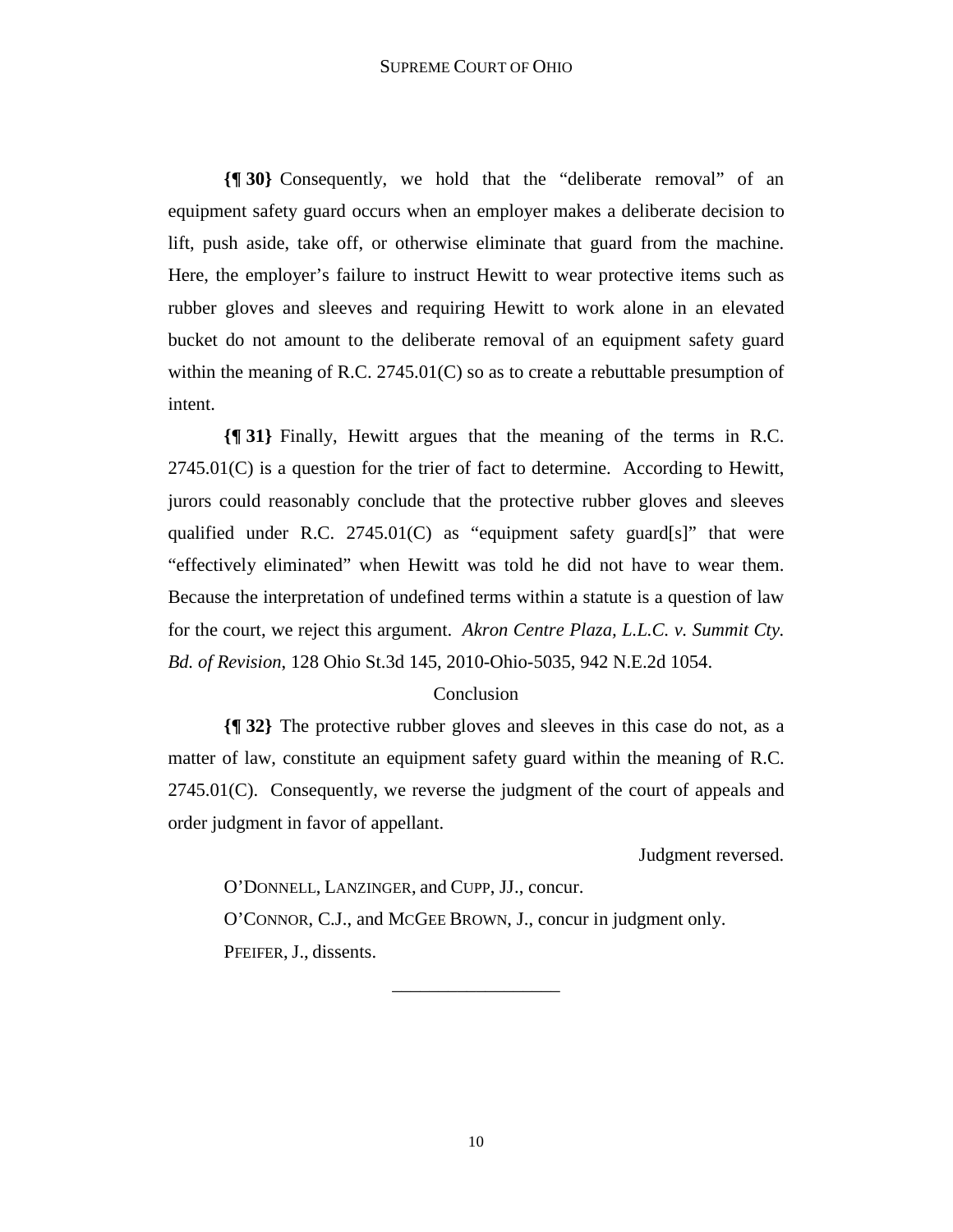# **PFEIFER, J., dissenting.**

**{¶ 33}** One of these days, a company is going to surprise me and act honorably and with compassion. They are going to acknowledge their complicity in the grievous injuries suffered by their employee, they are going to adequately compensate their employee for his or her injuries, and they are going to do so without resorting to every countervailing stratagem that their high-priced counsel can devise. Today is not that day. Even though L.E. Myers has implicitly acknowledged its complicity by firing every person involved in the incident that caused Larry Hewitt's injuries, even though L.E. Myers knows that, through its employees, it acted irresponsibly, L.E. Myers does not have to suffer the consequences; only its apprentice does.

I

**{¶ 34}** The majority opinion ultimately concludes that " 'an equipment safety guard' means a protective device on an implement or apparatus to make it safe and to prevent injury or loss." Majority opinion at  $\P$  18. This is a plausible, though not the best, conclusion. For one thing, it reads words into the statute, something courts are not supposed to do. *See Columbus-Suburban Coach Lines, Inc. v. Pub. Util. Comm*., 20 Ohio St.2d 125, 127, 254 N.E.2d 8 (1969), where we stated that this court has a duty "to give effect to the words used [in a statute], not to delete words used or to insert words not used."

**{¶ 35}** R.C. 2745.01(C) refers to "[d]eliberate removal by an employer of an equipment safety guard." The definition that the majority opinion has chosen to favor could have easily been written into the statute by changing three words: deliberate removal by an employer of *a* safety guard *attached to* equipment. That is the definition the majority opinion prefers, but it is not the statute that was enacted.

**{¶ 36}** Instead of adding words to the statute that the General Assembly could have easily added, instead of attempting to divine what the General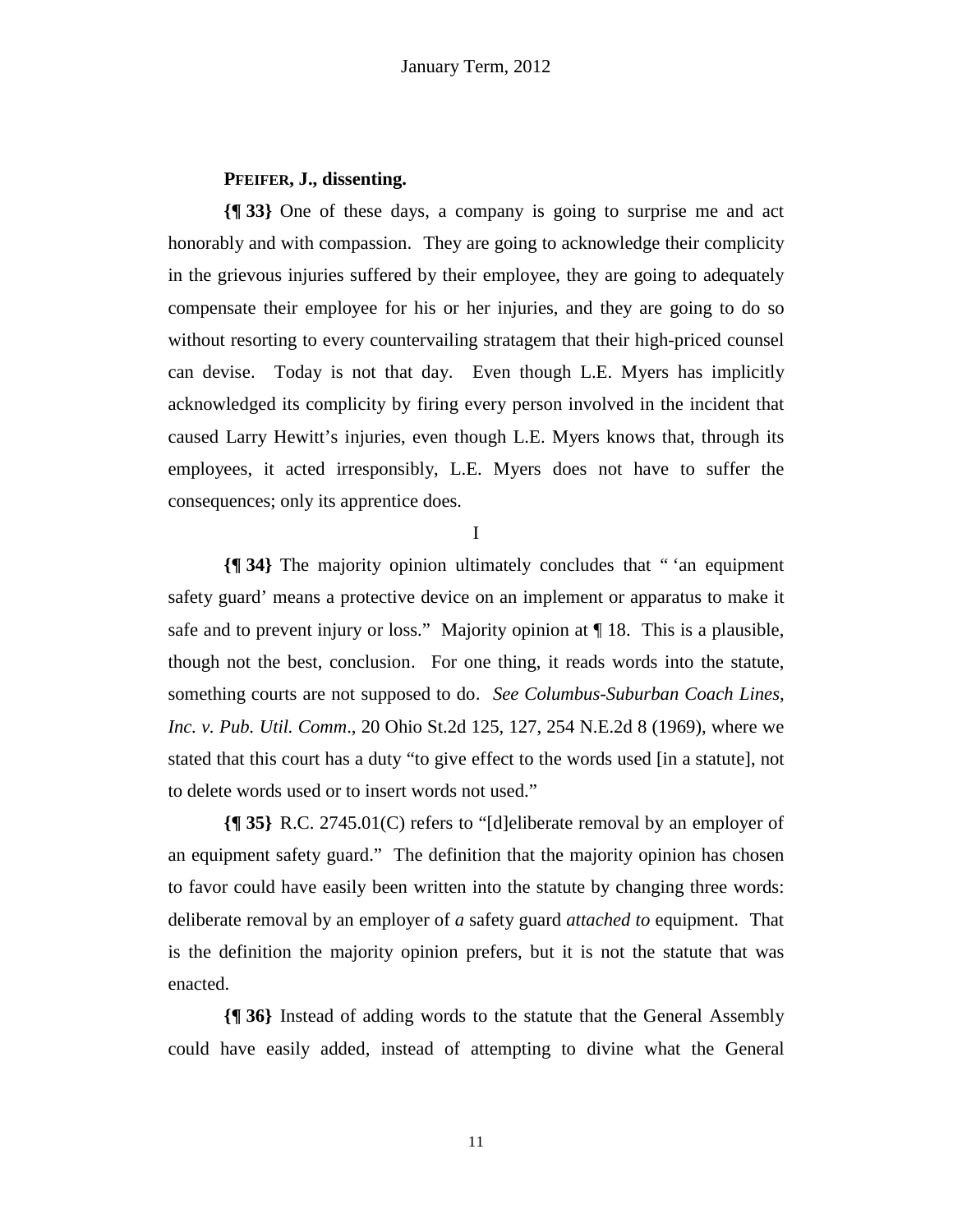Assembly intended, the better course is to read the statute as enacted and consider "equipment safety guard" as a unitary term. Viewed in that light, "equipment safety guard" has a simple meaning: equipment that is used as a safety guard. There is no need to add words to the statute. There is no need to divine intent. There is only a conclusion that the majority opinion does not want to countenance.

**{¶ 37}** The General Assembly chose not to define "equipment safety guard." In my opinion, that is because they did not want an unduly restrictive meaning—one that they surely would have enacted had they chosen to. There are many "equipment safety guards" that absent the majority opinion's new constrictive interpretation would give rise to a rebuttable presumption of intent to injure. Remember, the presumption is rebuttable, whereas the absence of the presumption is often, as in this case, dispositive.

**{¶ 38}** One example of an "equipment safety guard" the removal of which should give rise to a presumption to injure is a kill switch. Most dangerous machines have them. Hitherto, most reasonable people would have thought that removing a kill switch would give rise to a rebuttable presumption of intent to injure. Not anymore. Employers are now free to remove kill switches without troubling over R.C. 2745.01(C). Helmets, facemasks, and visors are other examples of equipment used as a safety guard, the removal of which will no longer lead to a rebuttable presumption of intent to injure. Governors, which prevent certain machines from operating too quickly, may now be removed without concern that injuries that result will give rise to a rebuttable presumption pursuant to R.C. 2745.01(C). None of these equipment safety guards fit within the majority opinion's draconian interpretation of R.C. 2745.01(C). The scope of the majority opinion is staggering and dangerous for employees.

**{¶ 39}** The short-term consequences of affirming the court of appeals' decision would be de minimis. True, the employer would have to pay some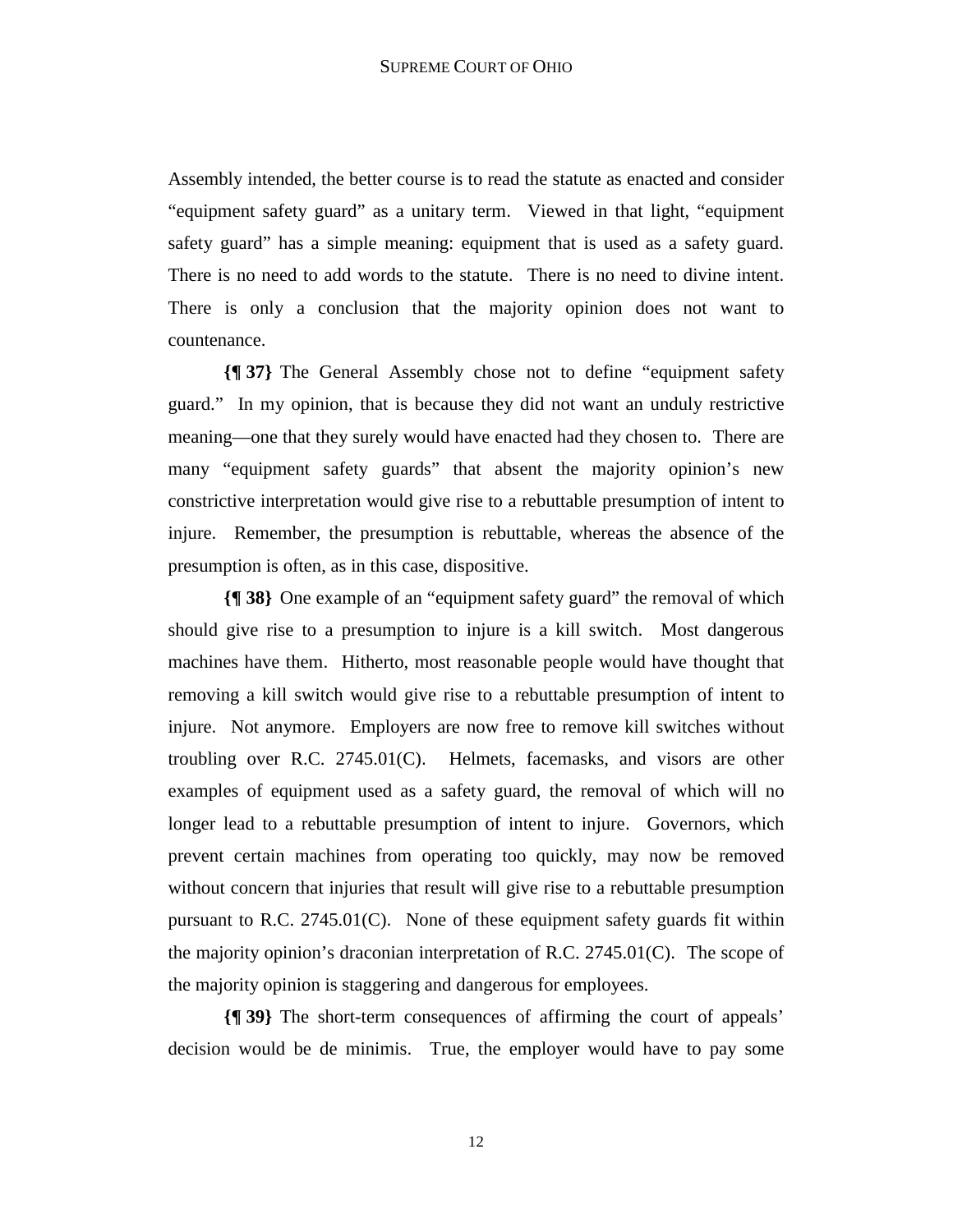money to its injured apprentice. But this is an employer whose experienced supervisors told an apprentice that he shouldn't wear gloves and sleeves, equipment safety guards designed specifically to prevent the type of injury that occurred. Everyone involved with this case knows that the use of the equipment safety guards at issue would have prevented the apprentice's injuries.

**{¶ 40}** For the injured apprentice, the damages are a considerable amount of money, but for the employer, the sums involved are not significant. L.E. Myers's parent company, MYR Group, has a market capitalization of over \$450 million and earned over \$18 million in profits in 2011. The long-term consequences of reversing the court of appeals and imposing an unduly restrictive interpretation of "equipment safety guard" are potentially calamitous for Ohio's workers because companies will have less incentive to ensure that their employees operate as safely as possible.

#### II

**{¶ 41}** Larry Hewitt sought recovery based on three grounds: that L.E. Myers acted with the specific intent to injure him, R.C.  $2745.01(A)$ ; that L.E. Myers knew that its actions were substantially certain to injure him, R.C. 2745.01(A) and (B); and that L.E. Myers was presumed to have intended to injure him, R.C. 2745.01(C). The trial court indicated that it was going to limit the claim to the statutory presumption, though the court did not memorialize that conclusion in an entry. In the event, the court instructed the jury as to the "specific intent" and "substantially certain" grounds contained in R.C. 2745.01(A) and (B). Furthermore, the interrogatories addressed the concepts of substantially certain injury and conscious disregard for worker safety and did not address the statutory presumption. There is no reason to assume that the jury confined itself to consideration of the statutory presumption. To the contrary, there is ample reason to conclude that the jury considered the totality of R.C. 2745.01 in